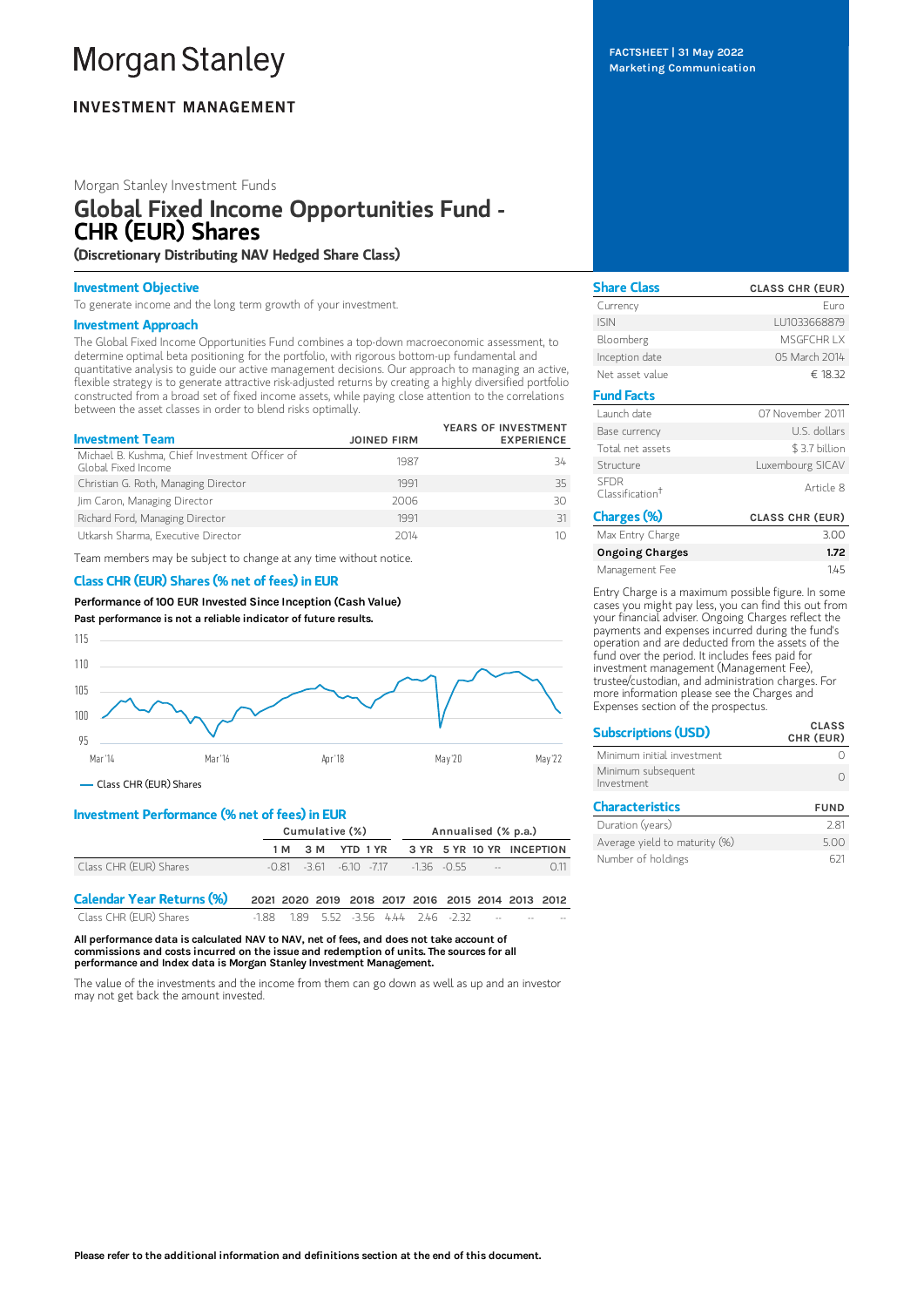| Top Countries (% of Total Net Assets) <sup>1</sup> | <b>FUND</b> |
|----------------------------------------------------|-------------|
|----------------------------------------------------|-------------|

|  | U.S.           | 47.04 |
|--|----------------|-------|
|  | United Kingdom | 7.21  |
|  | France         | 3.47  |
|  | Spain          | 3.25  |
|  | Netherlands    | 2.58  |
|  | Italy          | 2.42  |
|  | Germany        | 2.38  |
|  | Australia      | 2.38  |
|  | Ireland        | 2.06  |
|  | Other          | 17.12 |
|  | Cash           | 10.08 |

| Sector Allocation (% of Total Net Assets) <sup>1,2,3,4</sup> | <b>PORTFOLIO</b> |
|--------------------------------------------------------------|------------------|
| Credit                                                       | 43.46            |
| Investment Grade Corporates                                  | 26.01            |
| High Yield Corporates                                        | 14.21            |
| Convertibles                                                 | 2.73             |
| <b>ETFs</b>                                                  | 0.51             |
| Securitized                                                  | 37.00            |
| CLO                                                          | 0.07             |
| Agency RMBS                                                  | 1.93             |
| Non-Agency RMBS                                              | 16.77            |
| ABS                                                          | 11.11            |
| <b>CMBS</b>                                                  | 7.12             |
| Government                                                   | 8.16             |
| Treasuries                                                   | 2.99             |
| Sovereign                                                    | 2.20             |
| Government Related                                           | 2.97             |
| <b>Mutual Funds</b>                                          | 0.24             |
| Cash & Equivalents                                           | 11.16            |

| Currency Allocation (% of Total Net Assets) <sup>1</sup> | <b>FUND</b>           |         |
|----------------------------------------------------------|-----------------------|---------|
|                                                          | 102.17                |         |
|                                                          | Furo                  | 1.30    |
|                                                          | Chinese Yuan Renminbi | 0.07    |
|                                                          | South Africa Rand     | 0.03    |
|                                                          | Singapore Dollar      | 0.01    |
|                                                          | Canadian Dollar       | $-0.01$ |
|                                                          | Brazilian Real        | $-0.03$ |
|                                                          | British Pound         | $-1.02$ |
|                                                          | Other                 | $-2.52$ |

Please refer to the Prospectus for full risk disclosures, available at www.morganstanleyinvestmentfunds.com. All data as of 31.05.2022 and subject to change daily.



| <b>Top Holdings (% of Total Net Assets)</b>                         | <b>FUND</b> |
|---------------------------------------------------------------------|-------------|
| Umbs, 4.500000%, 2044-02-25                                         | 0.96        |
| Umbs. 4.000000%. 2044-11-25                                         | 0.95        |
| South Africa (Republic of), 9.000000%, 2040-01-31                   | 0.81        |
| Cascade Funding Mortgage Trust Cfmt_18-R, 4.000000%, 2068-10-<br>25 | 0.71        |
| Italy (Republic of), 0.650000%, 2027-10-28                          | 0.69        |
| Hyundai Capital America Inc, 1.800000%, 2028-01-10                  | 0.66        |
| South Africa (Republic of), 8.250000%, 2032-03-31                   | O 65        |
| Chmsr 18-Gt1, 3.755710%, 2023-05-25                                 | 0.62        |
| Australia Government, 1.250000%, 2032-05-21                         | 0.61        |
| Cash Collateral Citigroup Glbl M                                    | 0.59        |
| Total                                                               | 7.25        |

<sup>†</sup> This Fund is classified as an Article 8 product under the Sustainable Finance Disclosure Regulation. Article 8 products are those which promote environmental or social characteristics and which integrate sustainability into the investment process in a binding manner. Before making any decision to invest in the fund mentioned herein, please refer to all the characteristics and objectives of the Fund noted in the current Prospectus and KIID at morganstanleyinvestmentfunds.com.

<sup>1</sup>May not sum to 100% due to rounding.

<sup>2</sup> 'Securitized' includes agency and non-agency RMBS and CMBS.

<sup>3</sup> Credit Default Swap - In addition to the market values noted for Investment Grade Credit, High Yield Credit and CMBS, there may be additional notional long or short exposure to credit default swaps in these markets. <sup>4</sup> For additional information regarding sector classification/definitions please

visit www.msci.com/gics and the glossary at www.morganstanley.com/im. <sup>5</sup> Quality distribution data for securities is sourced from Fitch, Moody's and S&P. Where the credit ratings for individual securities differ between the three ratings agencies, the 'highest' rating is applied. The rating of credit default swaps is based on the 'highest' rating of the underlying reference bond. 'Cash' includes investments in short term instruments, including investments in Morgan Stanley liquidity funds.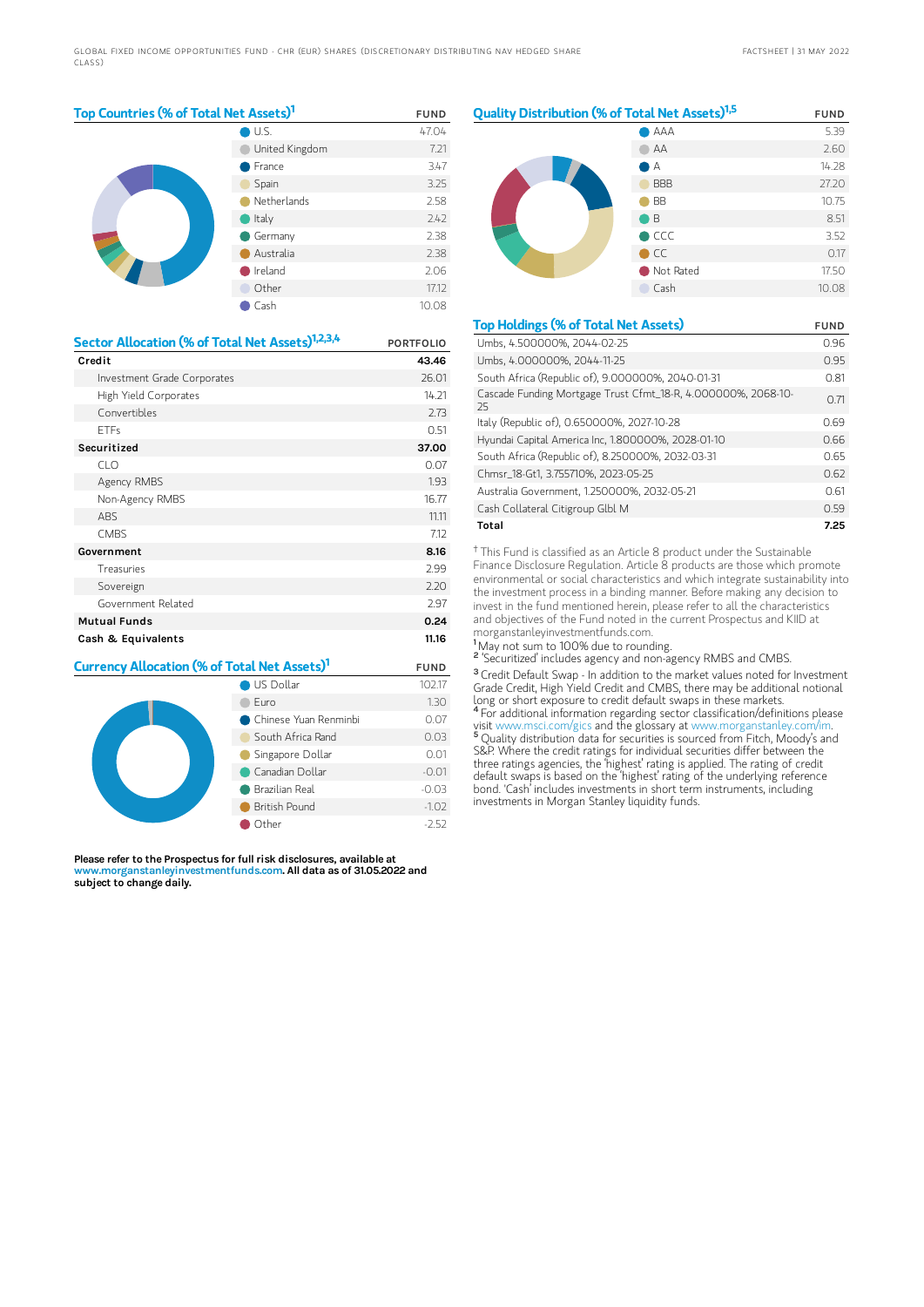## Share Class CHR (EUR) Risk and Reward Profile

|                                  | Lower Risk |  |  |  |  | Higher Risk                       |
|----------------------------------|------------|--|--|--|--|-----------------------------------|
|                                  |            |  |  |  |  |                                   |
| <b>Potentially Lower Rewards</b> |            |  |  |  |  | <b>Potentially Higher Rewards</b> |

The risk and reward category shown is based on historic data.

- Historic figures are only a guide and may not be a reliable indicator of what may happen in the future.
- As such this category may change in the future.
- The higher the category, the greater the potential reward, but also the greater the risk of losing the investment. Category 1 does not indicate a risk free investment.
- The fund is in this category because it invests in fixed income securities and the fund's simulated and/or realised return has experienced medium rises and falls historically.
- The fund may be impacted by movements in the exchange rates between the fund's currency and the currencies of the fund's investments.

This rating does not take into account other risk factors which should be considered before investing, these include:

- The value of bonds are likely to decrease if interest rates rise and vice versa.
- The value of financial derivative instruments are highly sensitive and may result in losses in excess of the amount invested by the Sub-Fund.
- Issuers may not be able to repay their debts, if this happens the value of your investment will decrease. This risk is higher where the fund invests in a bond with a lower credit rating.
- The fund relies on other parties to fulfill certain services, investments or transactions. If these parties become insolvent, it may expose the fund to financial loss.
- Sustainability factors can pose risks to investments, for example: impact asset values, increased operational costs.
- There may be an insufficient number of buyers or sellers which may affect the funds ability to buy or sell securities.
- Investment in Fixed Income Securities via the China Interbank Bond Market may also entail additional risks, such as counterparty and liquidity risk.
- There are increased risks of investing in emerging markets as political, legal and operational systems may be less developed than in developed markets.
- In order to achieve the currency hedging, this share class relies on other parties to fulfil certain contractual obligations, as these parties may fail to do so there is a higher risk to your investment.
- Past performance is not a reliable indicator of future results. Returns may increase or decrease as a result of currency fluctuations. The value of investments and the income from them can go down as well as up and investors may lose all or a substantial portion of his or her investment.
- The value of the investments and the income from them will vary and there can be no assurance that the Fund will achieve its investment objectives.
- Investments may be in a variety of currencies and therefore changes in rates of exchange between currencies may cause the value of investments to decrease or increase. Furthermore, the value of investments may be adversely affected by fluctuations in exchange rates between the investor's reference currency and the base currency of the investments.

This is a marketing communication. Applications for shares in the Fund should not be made without first consulting the current Prospectus and the Key Investor Information Document ("KIID"), which are available in English and in the official language of your local jurisdiction at

[morganstanleyinvestmentfunds.com](https://www.morganstanley.com/im/msinvf/index.html) or free of charge from the Registered Office of Morgan Stanley Investment Funds, European Bank and Business Centre, 6B route de Trèves, L-2633 Senningerberg, R.C.S. Luxemburg B 29 192. A summary of investor rights is available in English at the same website.

If the management company of the relevant Fund decides to terminate its arrangement for marketing that Fund in any EEA country where it is registered for sale, it will do so in accordance with the relevant UCITS rules.

#### **DEFINITIONS**

Average yield to maturity measures the annual return on interest-bearing securities. In this it is assumed that they will be held to maturity. This metric includes both the coupon payments received during the term of the security and the repayment of the capital on maturity. **Bloomberg** stands for 'Bloomberg Global Identifier (BBGID)'. This is a unique 12 digit alphanumerical code designed to enable the identification of securities, such as the Morgan Stanley Investment Funds sub-funds at share class level, on a Bloomberg Terminal. The Bloomberg Terminal, a system provided by Bloomberg L.P., enables analysts to access and analyse real-time financial market data. Each Bloomberg code starts with the same BBG prefix, followed by nine further characters that we list here in this guide for each share class of each fund. Cash & Equivalents are defined as the value of assets that can be converted into cash immediately. These include commercial paper, open FX transactions, Treasury bills and other short-term instruments. Such instruments are considered cash equivalents because they are deemed liquid and not subject to significant risk of changes in values. Duration is a measure of the sensitivity of the price (the value of principal) of a fixed-income investment to a change in interest

# Additional C Share Classes

|           | <b>CURRENCY</b> | LAUNCH     | <b>ISIN</b>  | <b>BLOOMBERG</b>  |
|-----------|-----------------|------------|--------------|-------------------|
|           | LISD.           | 1511 2012  | LU0712122976 | <b>MSGEICULLX</b> |
| CH (EUR)  | FUR.            | 15112012   | LU0712123784 | MSGECHE IX        |
| CHX (FUR) | <b>FUR</b>      | 14 12 2012 | LU0864486377 | MSGCHXE I X       |
| СX        | <b>IISD</b>     | 13.04.2018 | LU1807328700 | <b>MSGFICX LX</b> |

rates. Duration is expressed as a number of years. Rising interest rates mean falling bond prices, while declining interest rates mean rising bond prices. ISIN is the international securities identification number (ISIN), a 12 digit code consisting of numbers and letters that distinctly identifies securities. NAV is the Net Asset Value per share of the Fund (NAV), which represents the value of the assets of a fund less its liabilities. Number of holdings provided are a typical range, not a maximum number. The portfolio may exceed this from time to time due to market conditions and outstanding trades.

#### **DISTRIBUTION**

This communication is only intended for and will only be distributed to persons resident in jurisdictions where such distribution or availability would not be contrary to local laws or regulations. In particular, the Shares are not for distribution to US persons.

Ireland: MSIM Fund Management (Ireland) Limited. Registered Office: The Observatory, 7-11 Sir John Rogerson's Quay, Dublin 2, DO2 VC42, Ireland. Registered in Ireland as a private company limited by shares under company number 616661. MSIM Fund Management (Ireland) Limited is regulated by the Central Bank of Ireland. United Kingdom: Morgan Stanley Investment Management Limited is authorised and regulated by the Financial Conduct Authority. Registered in England. Registered No. 1981121. Registered Office: 25 Cabot Square, Canary Wharf, London E14 4QA, authorised and regulated by the Financial Conduct Authority. Dubai: Morgan Stanley Investment Management Limited (Representative Office, Unit Precinct 3-7th Floor-Unit 701 and 702, Level 7, Gate Precinct Building 3, Dubai International Financial Centre, Dubai, 506501, United Arab Emirates. Telephone: +97 (0)14 709 7158). Italy: MSIM Fund Management (Ireland)Limited, Milan Branch (Sede Secondaria di Milano) is a branch of MSIM Fund Management (Ireland) Limited, a company registered in Ireland, regulated by the Central Bank of Ireland and whose registered office is at The Observatory, 7-11 Sir John Rogerson's Quay, Dublin 2, D02 VC42,